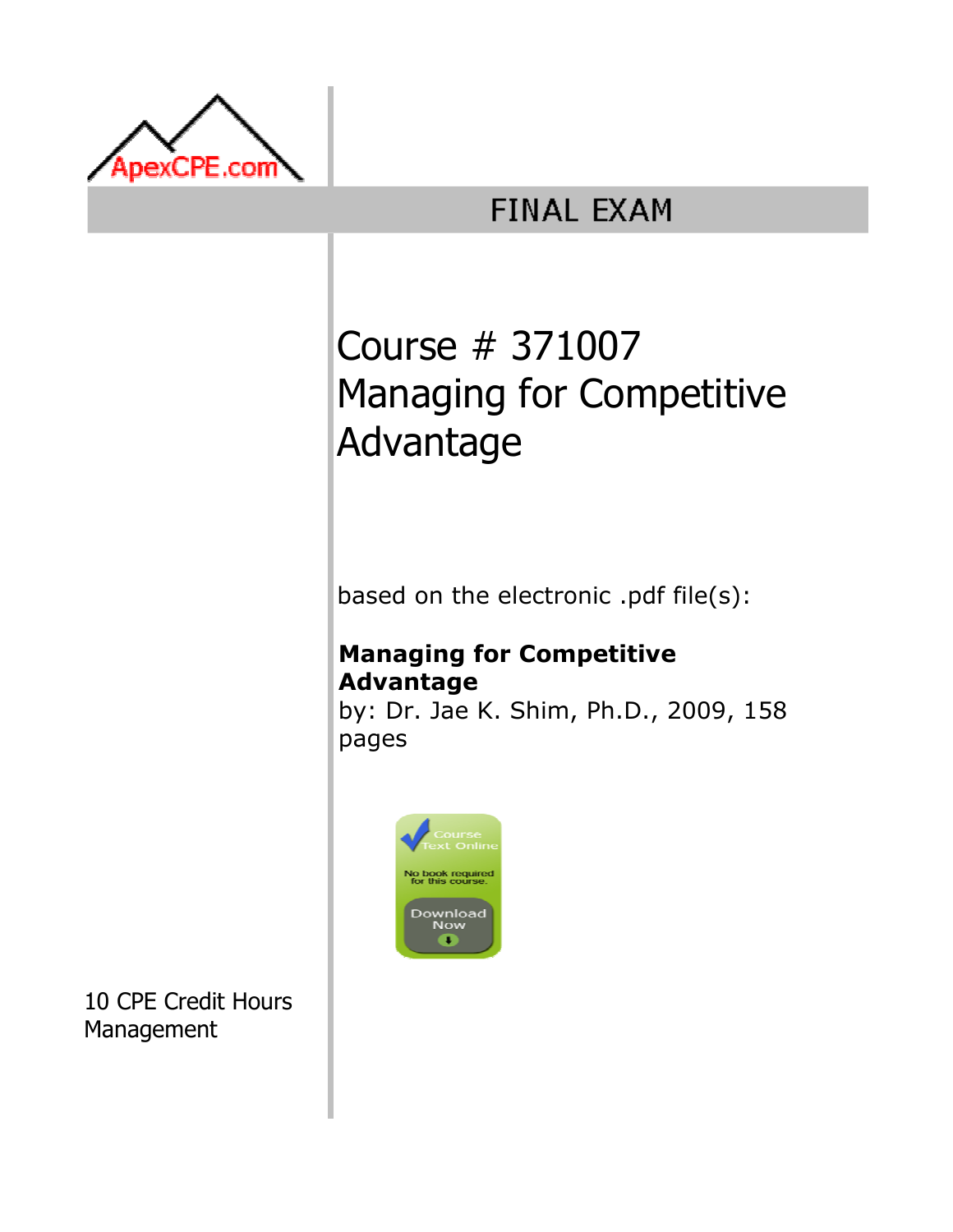A P E X C P E . C O M . . . . . 713.234.0892 . . . . . support@apexcpe.com This exam sheet is made available for your convenience in answering questions while offline. Please note that you will still need to enter your answers on the online exam sheet for grading. Instructions are provided at the end of this document.

#### Chapter 1 - Approaches to Management

- 1. \_\_\_\_\_\_\_\_\_\_\_\_\_ is an information system that unites a company $\hat{\mathsf{a}} \in \mathbb{M}$ s major business functions, such as order processing, product design, purchasing, and inventory
	- L**LE-businesses.**
	- **Enterprise resource planning.**
	- **L** Extranets.
	- **L**E-commerce.
- 2. Managers will describe the workplace in the 21st century with terms such as
	- Static workers.
	- **L** Free staffers.
	- **Letter** Empowerment.
	- **Inflexible.**
- 3. Corporate leaders in the 21st century know that to be successful, they must focus on
	- **Concentration on benchmarking.**
	- **LETT** Commitment to operating efficiency.
	- **Extraordinary mass production.**
	- Currency management.
- 4. Managers in the 21st century will build credibility in organizations by all of the following except:
	- **Promoting innovation among employees.**
	- **EXCELLING CONTIGUARY CONTINUOUS** On performance criteria.
	- **Encouraging employee development.**
	- **Emphasizing profits over customer satisfaction.**

## Chapter 2 - Managerial Functions

5. \_\_\_\_\_\_\_\_\_\_\_\_\_\_\_ is not one of functions of management.

**Lanning** 

L**Costina** 

Lorganizing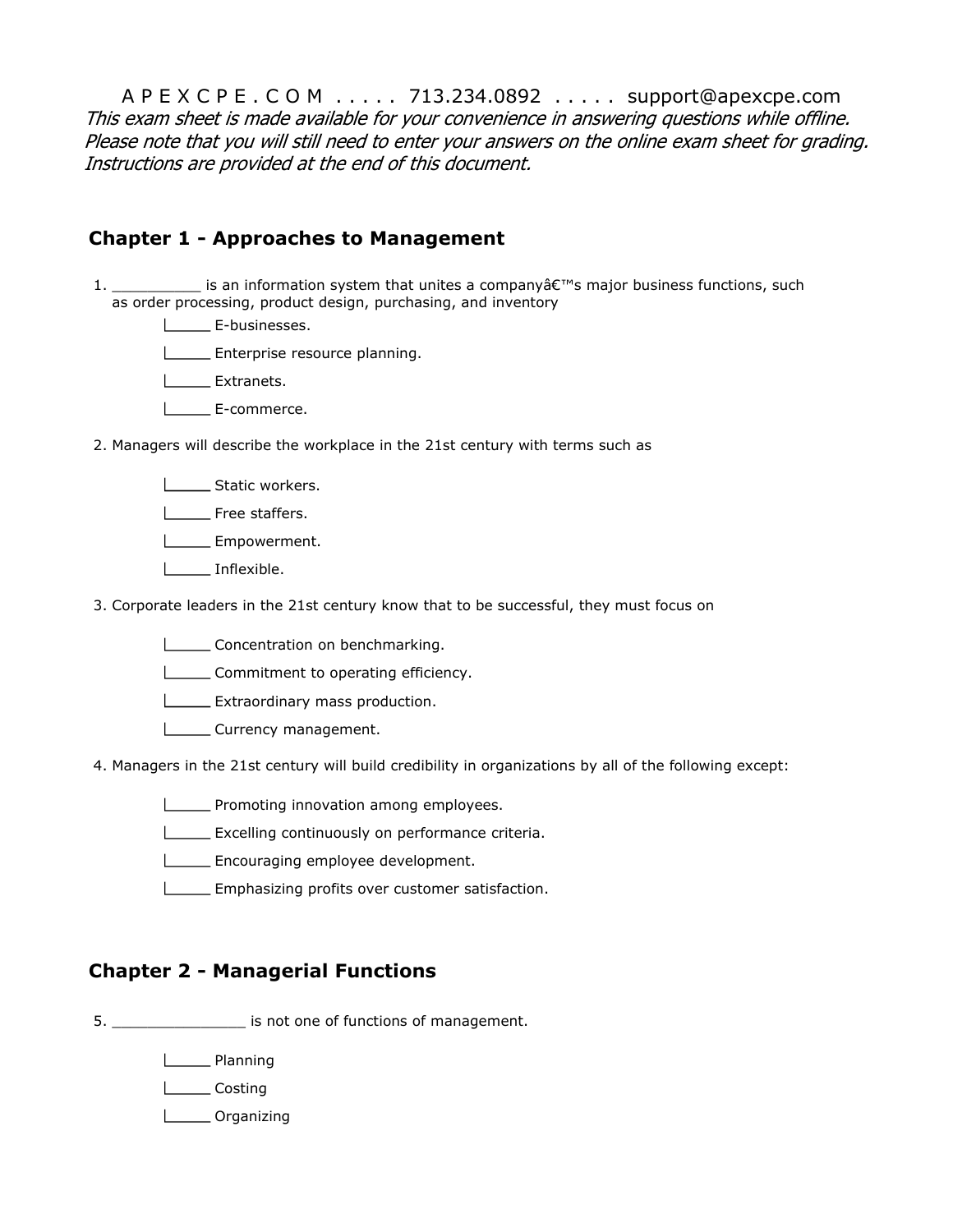L**Controlling** 

#### Chapter 3 - The Manager as a Decision Maker

6. There has been an increased emphasis on group decision making in organizations. Which of the following statements has been found to hold true in studies of individual decision making as compared with group decision making? Individual decision making tends to

**Be more conservative.** 

Evaluate more complete information.

Generate more alternatives.

Increase the perceived legitimacy of the decision.

## Chapter 4 - Setting Objectives

7. The types of objectives in most organizations do not include

**Lietus** Organizational.

**Lower** Managerial.

Developmental.

**Individual.** 

8. MBO managers are most likely to believe that employees

**LETTE** Are self-motivated.

Dislike their work.

**Letter** Avoid responsibility whenever possible.

Work best when threatened with punishment.

9. What is the first step to take when implementing MBO in a department accustomed to Theory X?

**Teach the employees about MBO.** 

Verify that top management supports MBO.

 $\Box$  Set up individual goals with each employee on a one-to-one basis.

 $\Box$  Discuss overall organizational goals with the employees.

## Chapter 5 - The Work of Planning

10. Characteristics of informal planning do not include

**LECTE** Hard documents.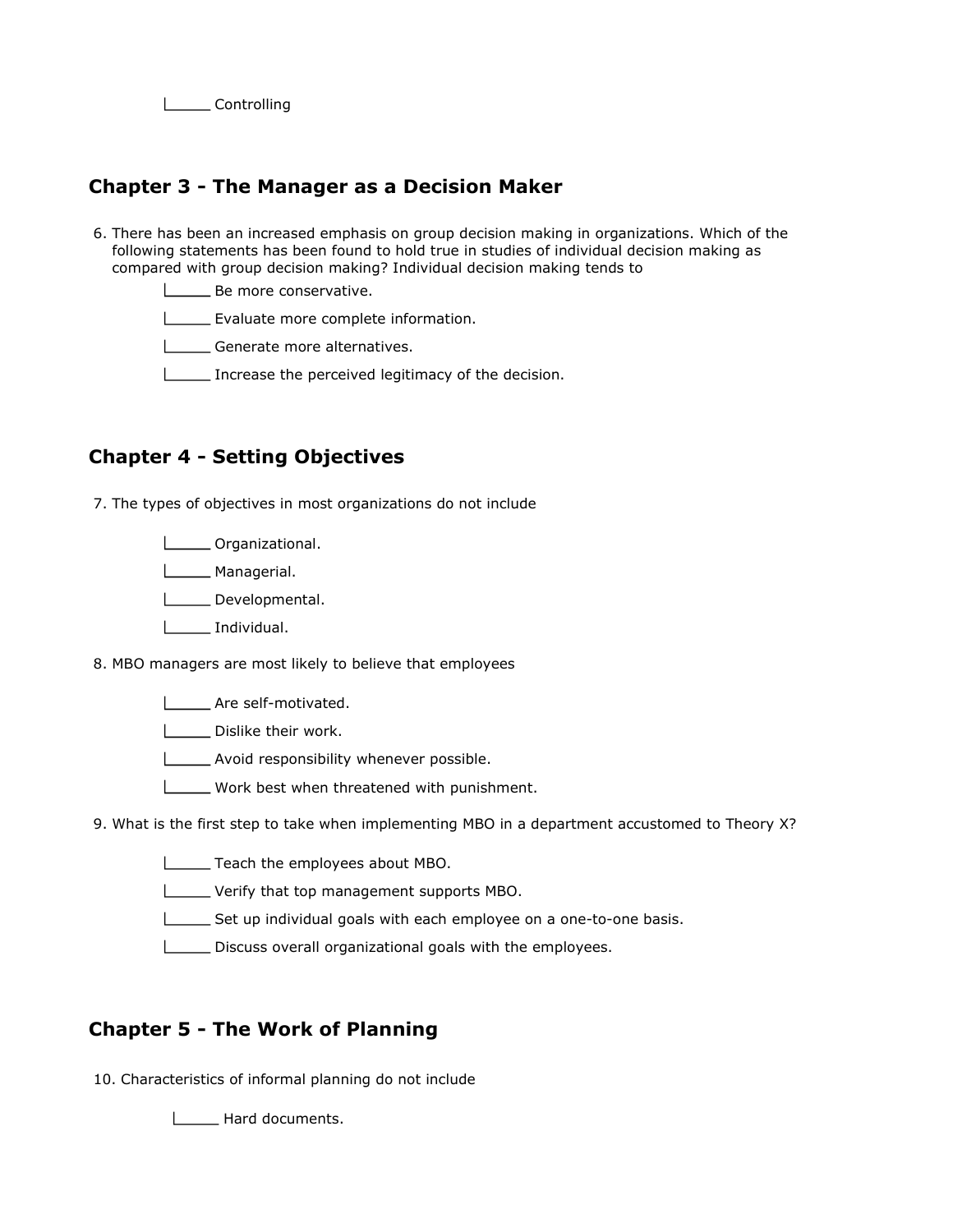- L**Emotional**.
- L\_\_\_\_\_\_ Disorganized.
- L**L** Past evaluation.
- 11. "What would happen to our costs if we close plant No.3?†Is this an example of?
	- | \_\_\_\_\_ "What-if†analysis.
	- **LETT** Project management analysis.
	- **LETTE:** Break-even analysis.
	- Linear programming.

#### Chapter 6 - Premises, Strategies, and Policies

- 12. Which level of management is most concerned with determining how specific tasks can be accomplished with available resources by a given date?
	- **Example 15 First-line manager.**
	- Department head.
	- General Manager.
	- **LETT** Chief executive officer.
- 13. A lumber mill must carefully plan production for 160 different varieties of plywood. To do this, a linear programming model is used to generate a 6-month production schedule that is adapted to a weekly plan. The level of management responsible for this type of planning is
	- **The board of directors.**
	- **LETTED** Top management.
	- Middle management.
	- **LETTE:** First-line supervision.
- 14. Basic types of top level strategies do not include:
	- Special order decision strategies.
	- L\_\_\_\_\_ Retrenchment strategies.
	- **LETTE** Stability strategies.
	- Growth strategies.
- 15. Policy statements often contain certain words as follows, except
	- Letter To ensure.
	- L\_\_\_\_\_\_ To appraise.
	- L\_\_\_\_\_\_ To follow.
	- To maintain.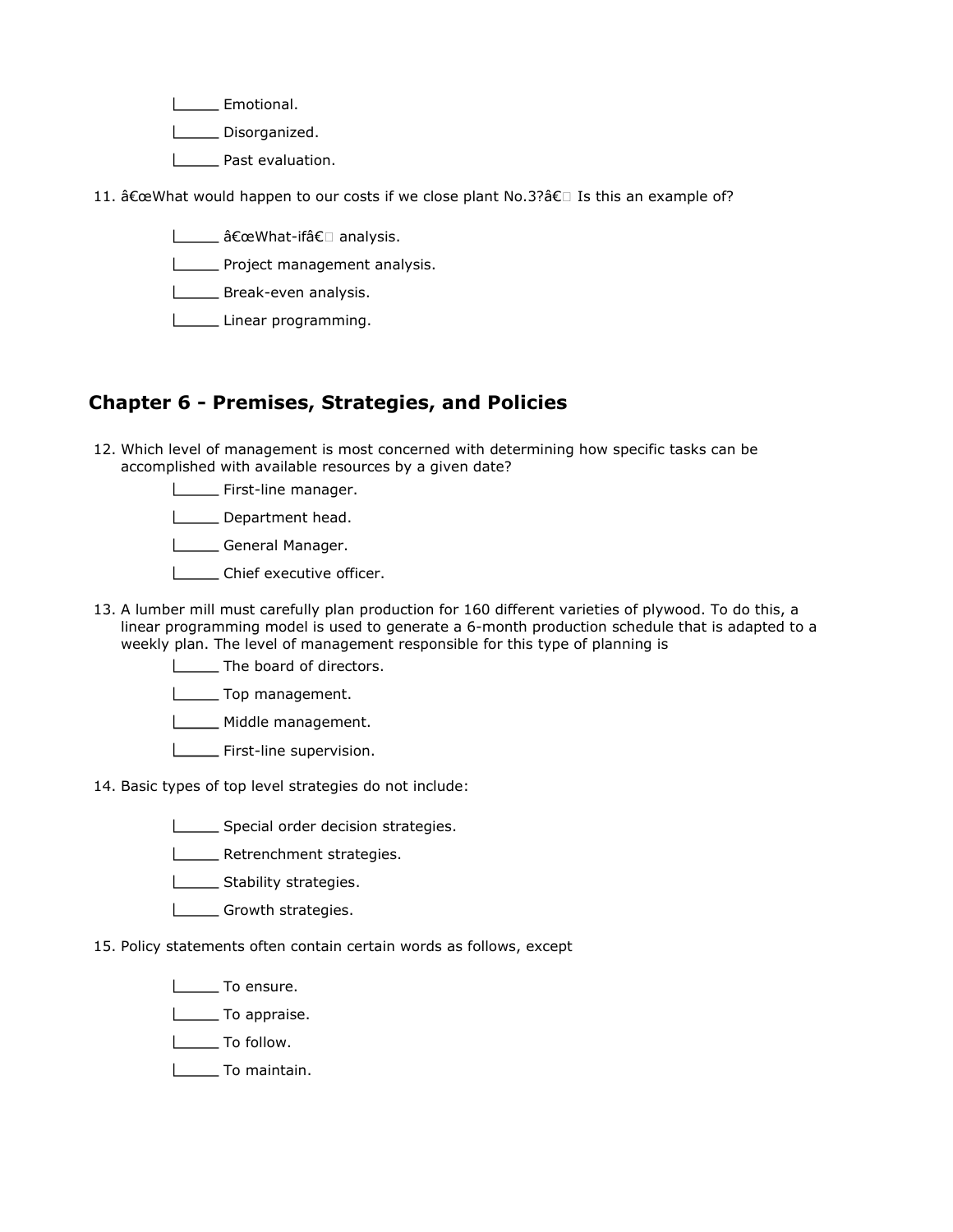# Chapter 7 - Putting Plans to Action

- 16. Planning is characterized by key steps, except
	- Visualize and state the problem.
	- **Cobtain and classify usable information.**
	- **LECTE** Reduce cost opportunities.
	- Select planning premises.

#### Chapter 8 - Organization Concepts

17. Horizontal division of labor includes

**Letter** Job scope and job depth.

**Job rating and job factoring.** 

**Job security and job certainty.** 

**Job performance and job maintenance.** 

#### Chapter 9 - Departmentation

18. In almost every organization there are three basic activities to be performed: minimal, optimal, and maximization. T F

L<sub>True</sub>

- I \_\_\_\_ False
- 19. Departmentation is the grouping of organizational subsystems. The greatest advantage of functional departmentation is that it

**Provides the benefits of specialization.** 

Facilitates communication between primary functions.

Helps to focus on achievement of organizational goals.

Is appropriate for geographically dispersed companies.

20. \_\_\_\_\_\_\_\_\_\_\_\_\_\_\_\_\_ is not one of the major means of departmentalization

- **LECTE** Activity.
- L<sub>L</sub> Function.
- I\_\_\_\_ Product.
- **Letter** Territory.

21. The organizational chart

**IS used only in centralized organizations.**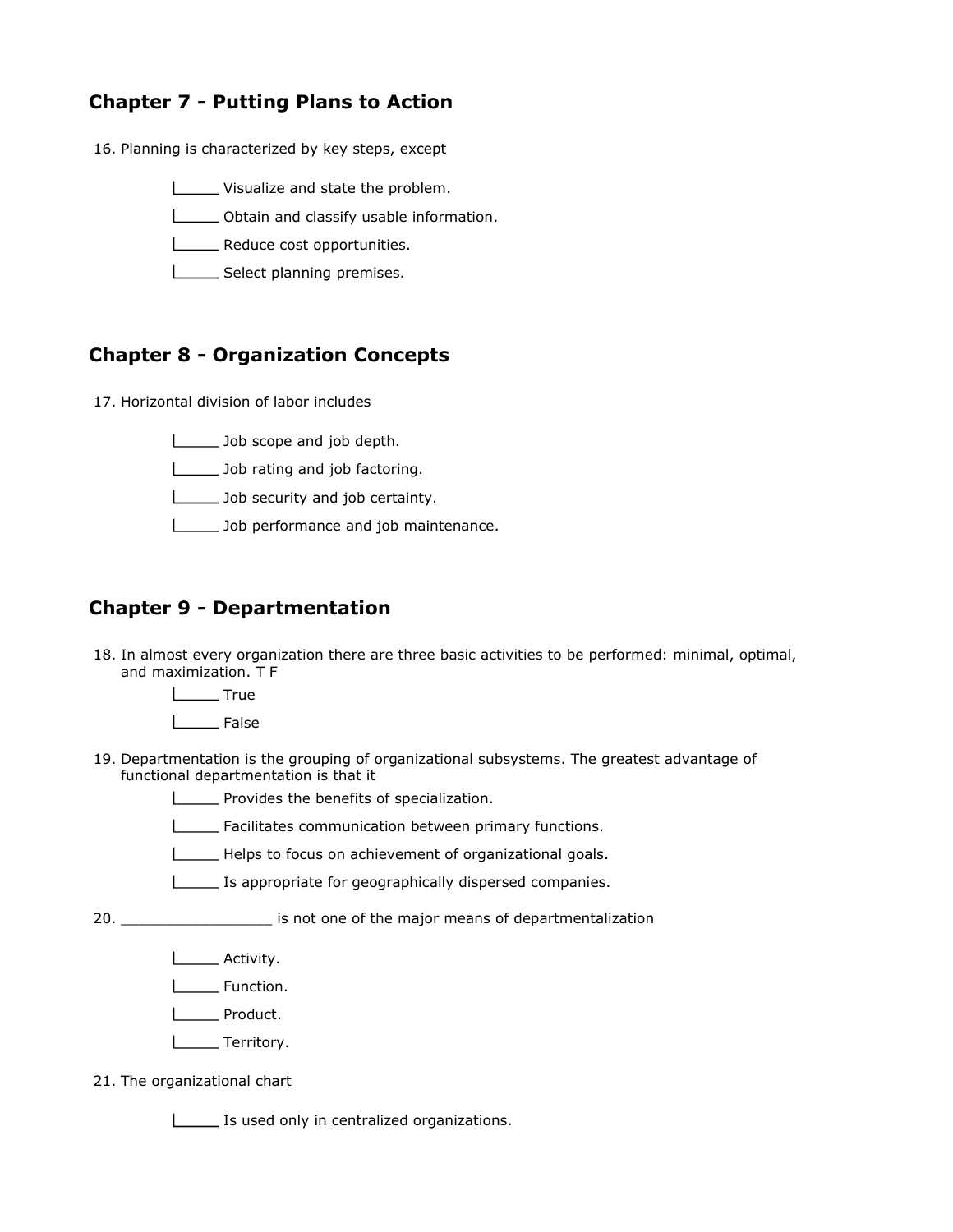**IS applicable only to profit-oriented companies.** 

Depicts only line functions.

Depicts the lines of authority linking various positions.

#### Chapter 10 - Authority

- 22. A manager can use power and authority to accomplish objectives. The relationship between these two important concepts is best explained as follows
	- Power is the right to do things, while authority is the ability to do things.
	- $\Box$  Authority is the right to do things, while power is the ability to do things.
	- **Power and authority are both required to accomplish a task.**
	- **Power and authority are simply two words that describe the same conceptate** how to get things done in organizations.

#### 23. Span of authority or control refers to

- **Number of line supervisors.**
- Number of subordinates that report to a manager.
- **LETTE** Number of upper managers.
- **Number of board members.**
- 24. Which of the following is a reason that a manager may be reluctant to delegate?
	- The manager fears being held accountable for the subordinate  $\hat{\epsilon} \in \mathbb{N}$  performance.
	- The manager fears he or she may fail because of some lack of knowledge.
	- $\Box$  The manager did not monitor the subordinate  $\hat{\theta} \in \mathbb{R}^m$ s work.
	- **The manager fears unknown goals.**
- 25. Which of the following is a benefit of decentralization?
	- The head of the company is aware of and can influence all decisions before they are made.
	- The company is operated as one unit.
	- Specialists for a particular product have no authority but advise the company $\hat{\mathsf{a}} \in \mathbb{N}$ top management.
	- Decisions are made on a timelier basis.
- 26. Line and staff positions are most likely to be in conflict because
	- Line managers have no authority over staff employees,
	- Staff managers consider line managers $\hat{\mathbf{s}} \in \mathbb{S}^m$  functional authority threatening to their own authority.
	- Line managers believe that staff managers are resistant to their advice,
	- Staff managers dislike relying on line expertise.
- 27. A line position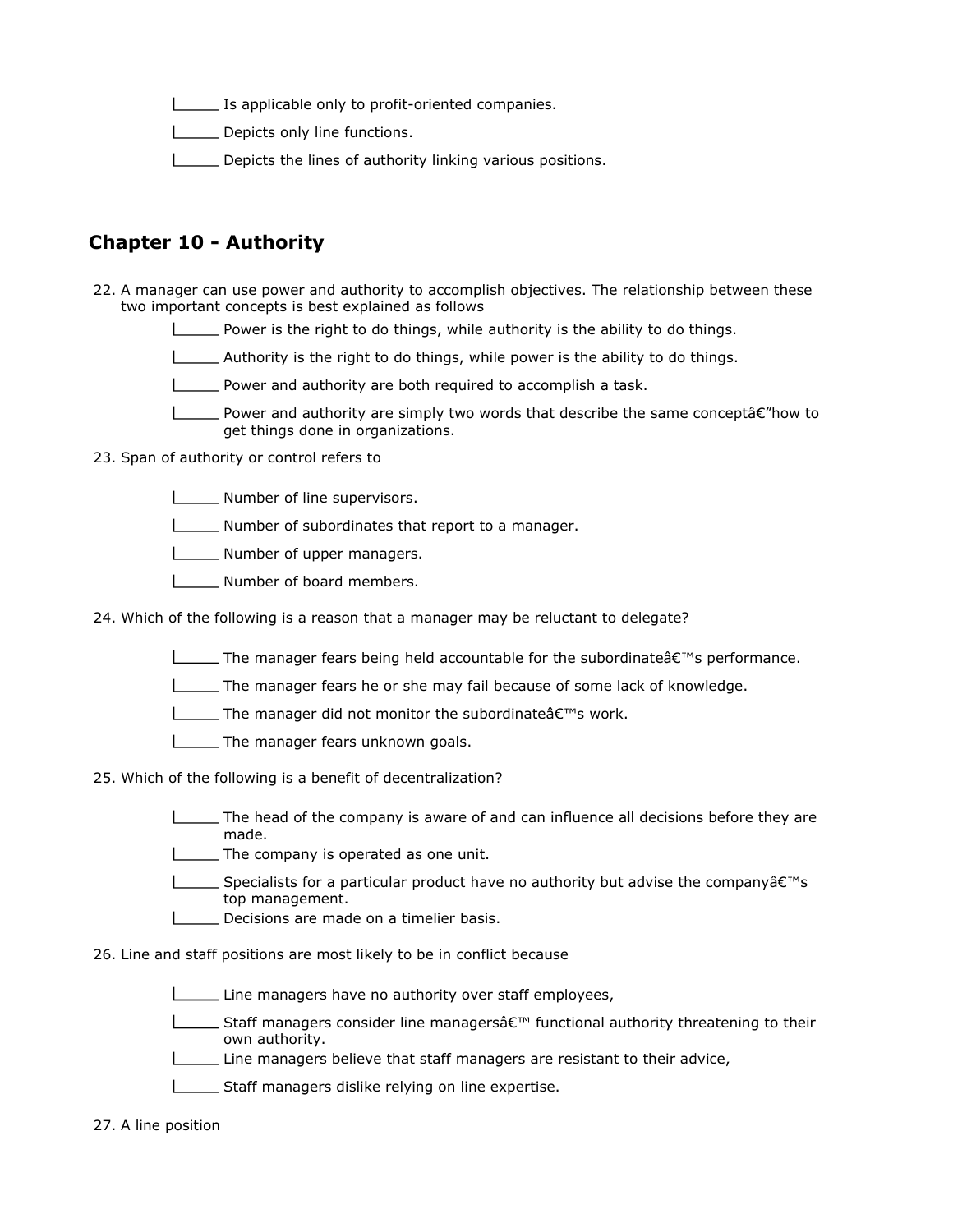Is indirectly responsible for achieving the organization $\hat{\mathbf{c}} \in \mathbb{C}^N$  basic objectives.

Makes administrative and operating decisions.

**LETT** Advises and assists staff positions,

Is indirectly involved with the organization $\hat{\mathbf{f}} \in \mathbb{R}^m$  product(s) and/or services,

#### Chapter 11 - Organization Structures

28. The simplest organizational structure is

**L** Functional organization.

Limited organization.

Line organization.

**LECOMETE Mechanical organization.** 

29. In what form of organization does an employee report to multiple managers?

**Lower** Bureaucracy.

Matrix.

Departmental.

**L**\_\_\_\_\_\_ Mechanistic.

- 30. The president of an organization assigned the chief information officer (ClO) the task of developing a disaster recovery plan for the organization. The recovery plan was to encompass all activities of the organization, not merely information systems. Therefore, the ClO needed to draw on the expertise of specialists from all over the organization. Identify the type of organizational structure that would be best to successfully complete this project.
	- **L** Focus group.
	- **LECT** Reengineering process team.
	- **Matrix organization.**
	- L\_\_\_\_\_ Ad hoc committee.

#### Chapter 12 - Organization

31. Factors common to all informal work groups do not include

**L** A group norm.

Cohesiveness.

**Interaction.** 

Disloyalty to the firm.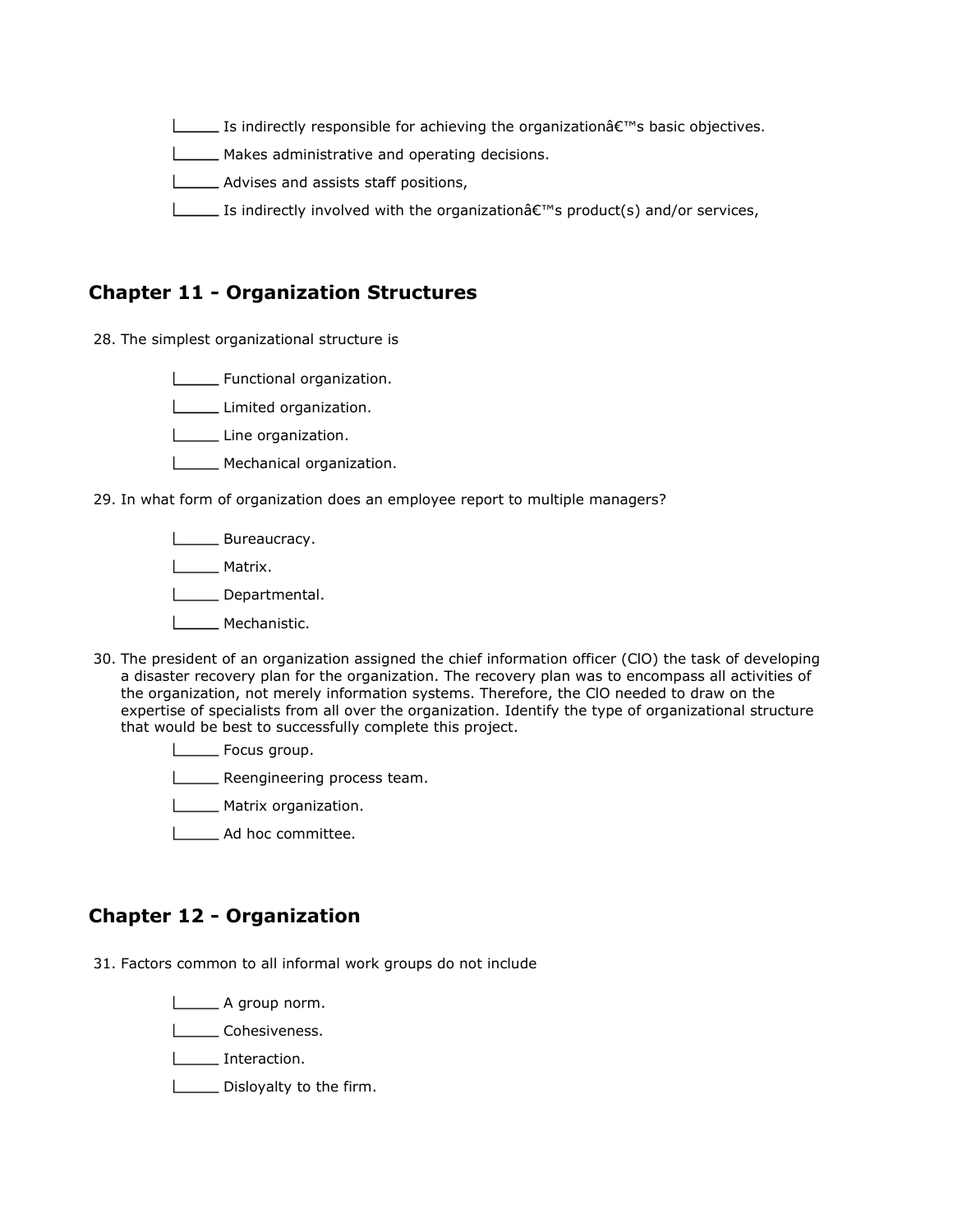## Chapter 13 - Organization Dynamics

- 32. An organization must be adaptive to the changing needs of those identities of which it is made up of, as well as, to its changing environment. T F
	- L<sub>tue</sub> True
	- I \_\_\_ False
- 33. If a company makes a fundamental change in its organizational structure, resistance by employees
	- Is likely to be minimal if affected persons suffer no economic loss.
	- Can be minimized by adopting a participative management approach.
	- Can be minimized by adopting an autocratic management approach.
	- Will be greatest if they receive notice long before the change is implemented.

#### Chapter 14 - Staffing the Organization

34. Staffing involves screening and developing strategies to delegate duties and job functions. T F

L<sub>True</sub>

L<sub>False</sub>

35. Staffing does not include

**LEAU** Recruiting.

Lobbying.

L\_\_\_\_\_\_\_ Selecting.

**Liefter** Promoting.

#### Chapter 15 - Motivation and Modern Managers

- 36. Both Maslow and Herzberg have developed popular motivational theories. Which statement best distinguishes Herzberg's theory?
	- Job performance improves as job satisfaction increases.
	- Job performance improves as physiological needs are met.

**Letter 3** Job esteem improves as physiological needs are met.

- Job esteem improves as job satisfaction increases.
- 37. Job enlargement is typified by

Horizontal loading of the job.

**Lettical loading of the job.**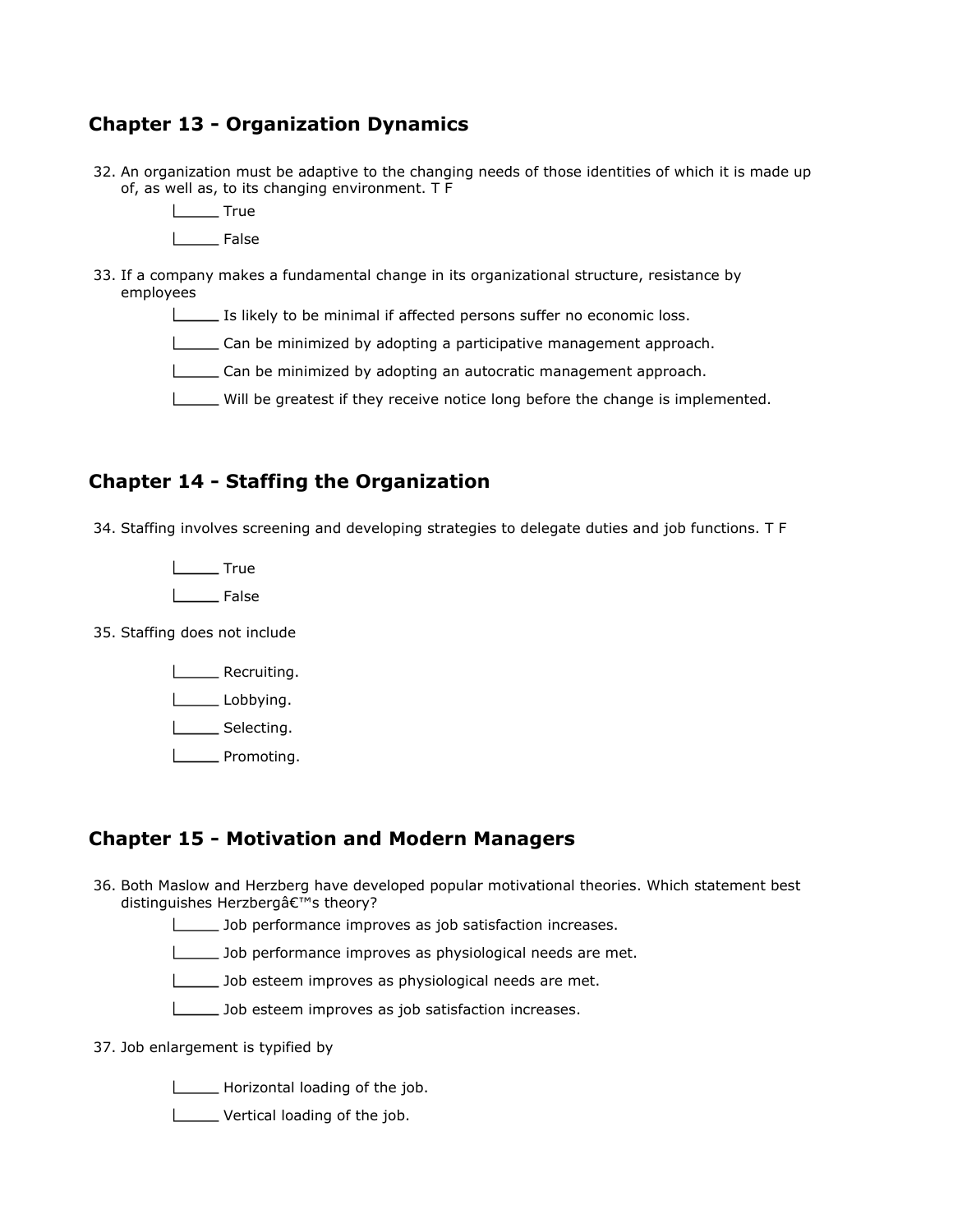Increased worker control of tasks.

More rapid performance feedback.

- 38. Herzberg postulated a two-factor theory of human behavior that included satisfiers and dissatisfiers. Which of the following is a dissatisfier?
	- **LETT** Challenging work.
	- **LETT** Promotion to another position.
	- **Lichnal** Supervision.
	- **LETTE** Responsibility.

#### Chapter 16 - Directing

- 39. Good directing is not
	- Communication.
	- Dictatorship.
	- **Louis** Consideration.
	- **Employee participation.**

#### Chapter 17 - Leadership in Management

40. A Theory X manager most likely believes that employees

- **LETT** Require little supervision.
- **LETT** Are creative and imaginative.
- **Need direction and security.**
- Solve problems outside their immediate control.
- 41. Which of the following motivation theories is based on Japanese management practices?
	- **Letter** Theory Z.
	- **Listing** Theory X.
	- Theory Y.
	- **L** Herzberg's Two-Factor Theory.
- 42. Which of the leadership skills is not suggested in recent thinking on crisis management?
	- **L** Be visible.
	- Stay loud.
	- **LETTE:** Put people before business.
	- **L**\_\_\_\_\_\_ Tell the truth.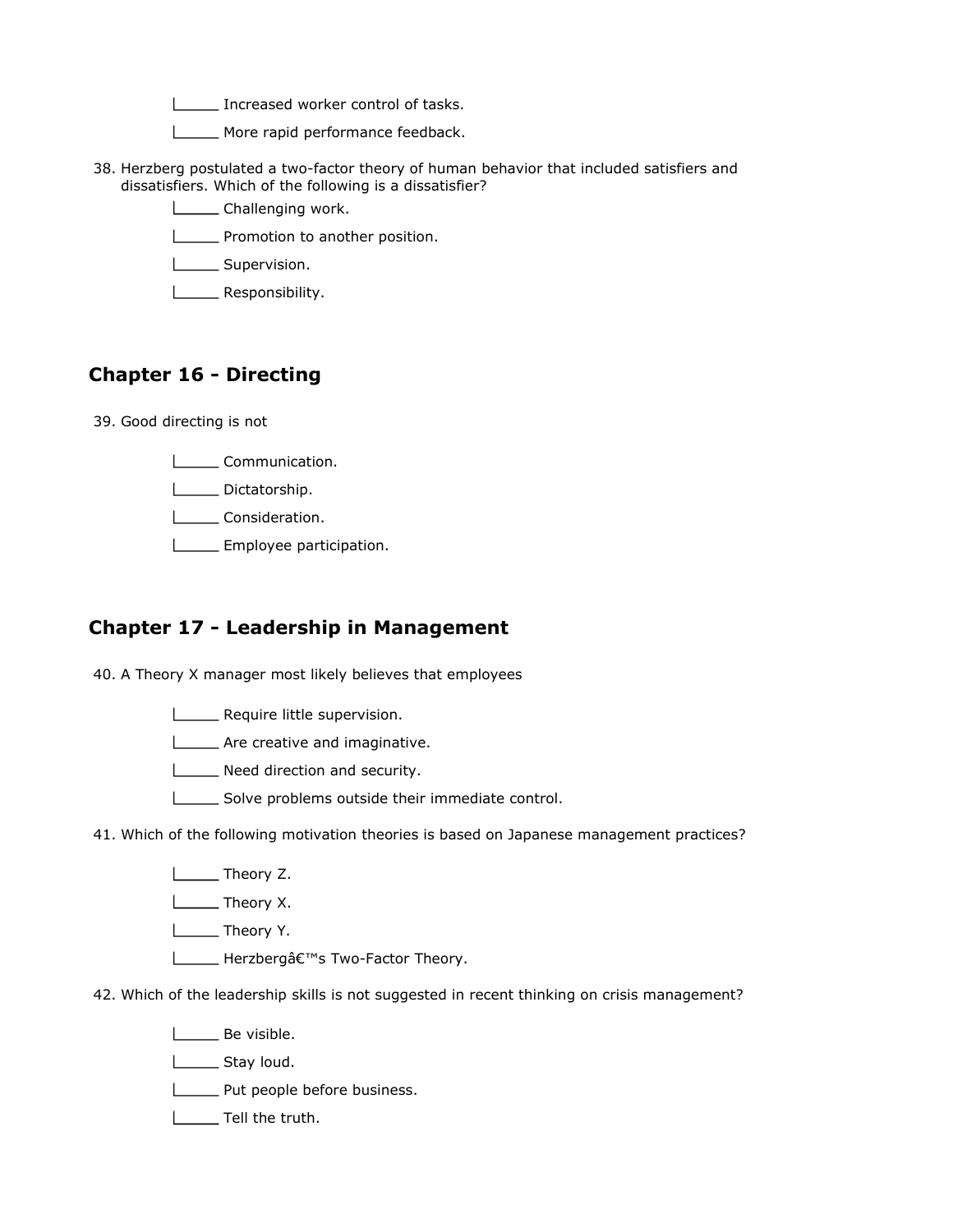#### Chapter 18 - Communicating

43. Which one of the following is not an example of formal communication within an organization?

**The grapevine. Letter** Variance analysis.

**The performance evaluation system.** 

L<sub>A</sub> budget.

#### Chapter 19 - Appraising and Developing Employees

44. \_\_\_\_\_\_\_\_\_\_\_\_\_\_\_\_\_\_\_\_\_ is not an employee performance measure

**LESSAY** appraisal.

Graphic rating scale.

Forced-choice rating.

Work variance approach.

#### Chapter 20 - Controlling

45. Statistical data effectively express certain types of performance. Most common are those dealing with time, work, space, capital, debt, and profit. T F

> L<sub>True</sub> L<sub>False</sub>

#### Chapter 21 - Key Areas for Control

46. Which one of the following statements about quality circles is false?

A quality circle is typically composed of a group of 8 to 10 subordinates and supervisors. **Part of the quality circle concept includes teaching participants communication** skills, quality strategies, and problem analysis techniques. Quality circles meet on the company premises and on company time. The quality circle has the final control over implementation of recommended solutions.

#### Chapter 22 - Overall Controls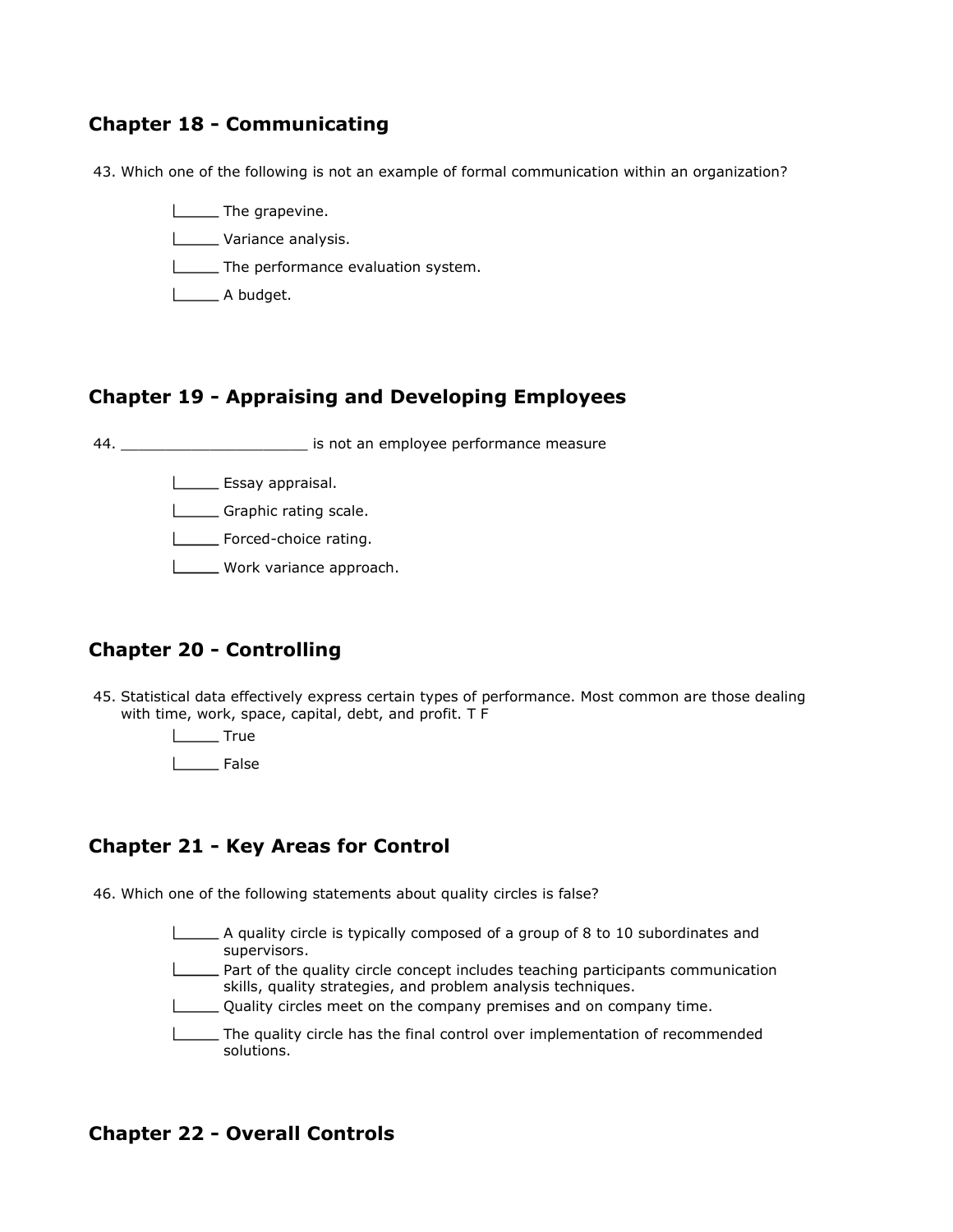47. Which of the following is not a control tool?

**LETT** Control reports.

**LECTE** Budget summaries.

| Ratios.

**LETTE** Return of product.

#### Chapter 23 - Total Quality Management (TQM) and Just in Time (JIT)

- 48. A company has recently introduced total quality management (TQM). The company's top management wants to determine a new and innovative approach to foster total participation throughout the company. Management should
	- Seek isolation from all distractions in order to think the problem through.
	- **LETT** Bring the employees together for a brainstorming session.
	- Rely on themselves to develop a new approach.
	- Use a disciplined problem-solving approach.

#### Chapter 24 - International Management

49. To understand management in any foreign country it is necessary to understand all except

Economic conditions.

**L\_\_\_\_\_** Political conditions.

| Cultural conditions.

Geographical conditions.

#### Chapter 25 - Management Information Systems and Decision Making Models

50. A company is deciding whether to purchase an automated machine to manufacture one of its products. Expected net cash flows from this decision depend on several factors, interactions among those factors, and the probabilities associated with different levels of those factors. The method that the company should use to evaluate the distribution of net cash flows from this decision and changes in net cash flows resulting from changes in levels of various factors is

Simulation.

Linear programming.

- **LECORDITE:** Correlation analysis.
- Differential analysis.